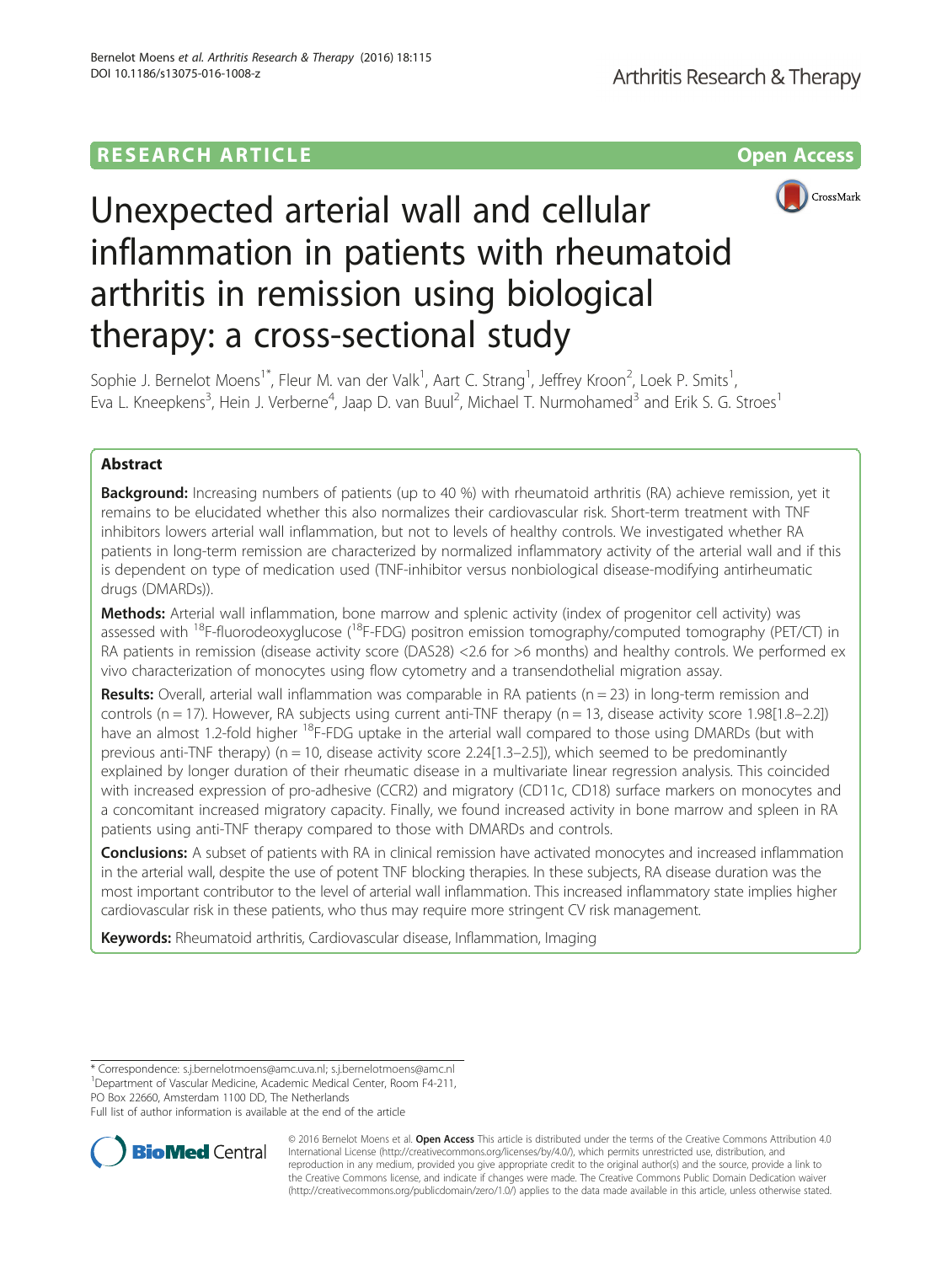## Background

Patients with rheumatoid arthritis (RA) are characterized by an approximately twofold increase in cardiovascular disease (CVD) risk [[1\]](#page-7-0), which cannot be solely attributed to traditional CVD risk factors [\[2](#page-7-0)]. Thus, attention has shifted toward a direct pathogenic role of the systemic inflammatory state in RA. Although up to 40 % of RA patients will reach clinical (articular) remission following treatment [\[3\]](#page-7-0), it remains to be established whether the increased CVD risk also disappears. Treatment with methotrexate (MTX) in RA patients resulted in a marked reduction in the inflammatory activity, in conjunction with a 21 % lower CVD event rate [[4, 5\]](#page-7-0); yet mortality remains clearly increased compared to the general population [[6](#page-7-0), [7](#page-7-0)]. Considering the potent antiinflammatory effects of immune-modulating biological therapies [\[8](#page-8-0), [9](#page-8-0)], and in view of the central role of tumor necrosis factor (TNF) in atherogenesis [\[10](#page-8-0)], the introduction of TNF inhibitors holds the promise of further reducing this residual CVD burden, although definite outcomes are at present still controversial [[11](#page-8-0)–[13](#page-8-0)].

Supporting its potential role in reducing CVD, anti-TNF treatment was shown to have favorable effects on the arterial wall, with beneficial impact on intima media thickness (IMT) progression as well as arterial wall stiffness [\[14](#page-8-0)]. Short-term (8 weeks) TNF inhibition also significantly reduced arterial wall inflammation in patients with active RA, although it failed to completely normalize arterial inflammation to levels observed in control subjects [\[15](#page-8-0)]. Whether arterial inflammation can be further reduced during prolonged remission, with or without anti-TNF treatment, remains to be established.

In analogy to the central role of activated monocytes regulating synovial inflammation in RA [\[16\]](#page-8-0), recent data substantiated a quite similar role for circulating innate immune cells driving arterial wall inflammation in atherosclerotic disease [[17\]](#page-8-0). In experimental atherosclerosis models following an acute coronary event (ACS), increased mobilization of myelopoietic precursors from the bone marrow elicits inflammation of systemic atherosclerotic lesions, mediated by increased influx of these newly formed inflammatory monocytes [\[18\]](#page-8-0). However, whether RA-associated cell mobilization/activation contributes to arterial wall inflammation remains to be established.

In the present study, we assessed arterial wall inflammation in RA patients who were in stable clinical (articular) remission. Considering the above-mentioned direct role for TNF in atherosclerosis, we also evaluated the presence of potential drug-specific effects by categorizing RA subjects into those with either stable remission with anti-TNF therapy or stable remission without anti-TNF therapy (but with disease-modifying antirheumatic drugs (DMARDs). Moreover, we assessed monocyte phenotype and function, as well as bone marrow and splenic 'metabolic' activity (an index of progenitor cell activity) using  $^{18}$ F-fluorodeoxyglucose ( $^{18}$ F-FDG) positron emission tomography (PET) with computed tomography (CT).

## Methods

#### Study population

We performed a controlled cross-sectional cohort study in subjects with an established diagnosis of RA (based on the ACR/EULAR classification [\[19\]](#page-8-0)), in remission (defined by disease activity score in 28 joints (DAS28) below 2.6 [\[20](#page-8-0)]) for more than 6 months. RA subjects were compared to healthy controls, matched for age and sex. Because of ethical constraints concerning radiation exposure, for the imaging studies, healthy controls were selected from a contemporaneous study using identical imaging protocols and performed on the same scanner. For the ex vivo studies, healthy controls (matched for age and sex) were recruited through advertisement. General exclusion criteria were medical history of CVD and the presence of diabetes. To enable comparison of different treatments, while minimizing confounding by indication, all patients were selected based on previous use of anti-TNF therapy. For patients currently on DMARDs, criteria for discontinuation of TNF inhibitors were: at least 6 months of treatment with stable use of concomitant DMARDs, remission based on DAS28 for at least 6 months. The study protocol was approved by the Institutional Review Board of the Academic Medical Center in Amsterdam. Written informed consent was obtained from each participant.

### Baseline data collection

Fasting basal lipid levels, leukocyte count and differentiation, erythrocyte sedimentation rate (ESR) and C-reactive protein (CRP) were determined using standard laboratory procedures. Physical examination, including blood pressure was performed and medical and family history was recorded. In the RA subjects, disease severity was recorded at the time of visit using DAS28-ESR, combining swelling and tenderness in 28 joints, general wellbeing of the patient (visual analogue scale) and ESR levels [[21](#page-8-0)]. Date of disease onset, anti-cyclic citrullinated peptide (anti-CCP), rheumatoid factor (RF) positivity and medication use were extracted from medical history.

## <sup>18</sup>F-FDG PET/CT imaging

Fasting subjects underwent <sup>18</sup>F-FDG PET/CT imaging on a PET/CT scanner (Philips, Best, the Netherlands) as previously described [[22\]](#page-8-0). Imaging was initiated, 90 minutes post  $^{18}$ F-FDG infusion (250 MBq, 6.8 mCi), with a lowdose, noncontrast-enhanced CT scan for attenuation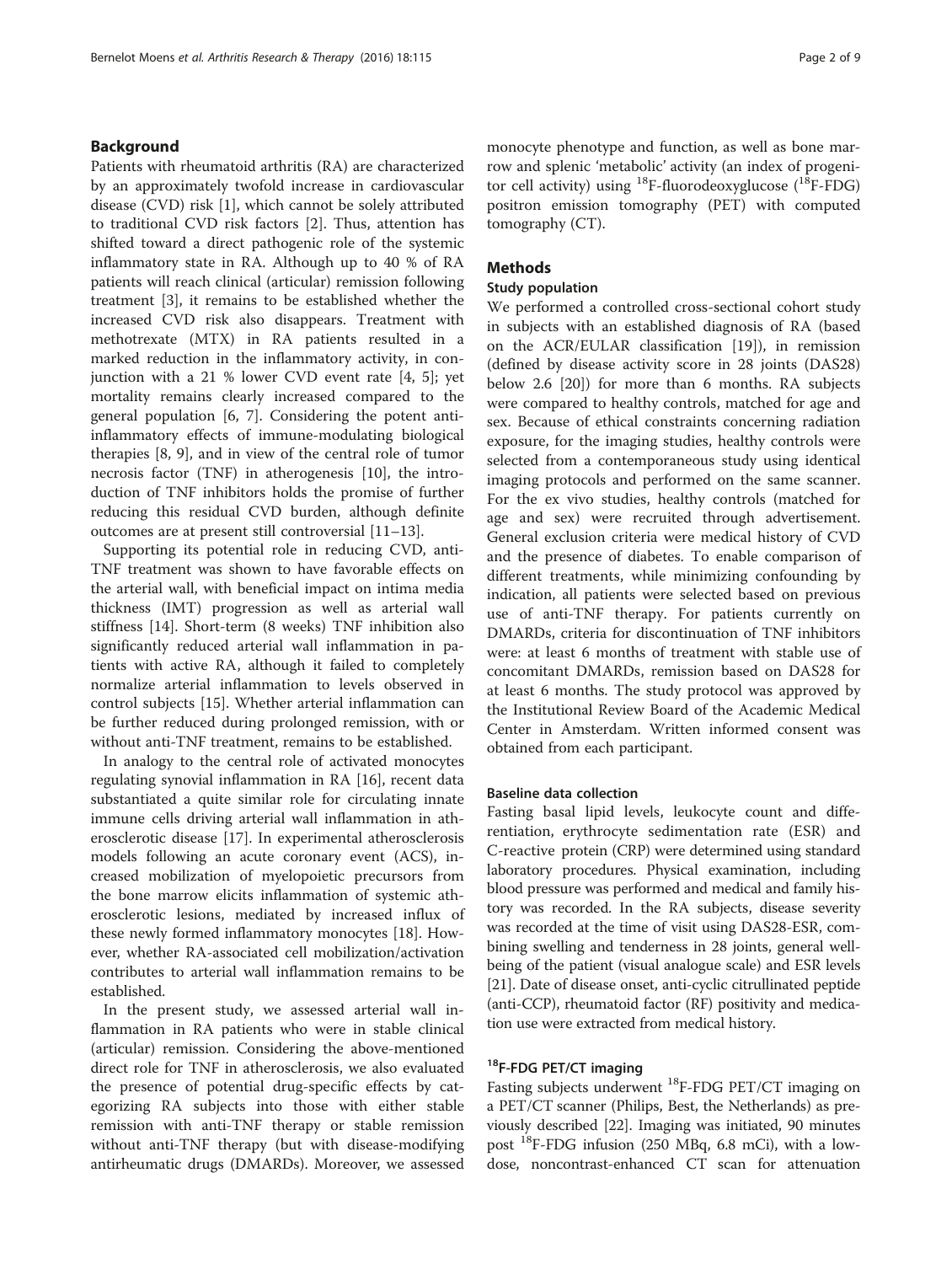correction and anatomic co-registration, followed by PET imaging of the thoracic and splenic region.

Images were analyzed with dedicated software (OsiriX, Geneva, Switzerland;<http://www.osirix-viewer.com>). 18F-FDG uptake was assessed in the ascending aorta, bone marrow and spleen. In each artery five regions of interest (ROIs) were drawn. Maximum standardized uptake values  $(SUV_{\text{max}})$  were averaged for each artery, and divided by the average venous background activity  $(SUV_{mean})$  to obtain the target-to-background ratio (TBR<sub>max</sub>). Three consecutive segments with the highest uptake were used to determine the most diseased segment (MDS) [[22](#page-8-0)]. The  $\text{SUV}_{\text{max}}$  values in the bone marrow and spleen were determined as follows; bone marrow activity was calculated as the average  $\text{SUV}_{\text{max}}$  of all imaged vertebrae, and splenic  $\text{SUV}_{\text{max}}$  was obtained as an average of the  $\text{SUV}_{\text{max}}$  obtained in axial, sagittal, and coronal planes, as previously described [\[23\]](#page-8-0).

### Ex vivo monocyte studies

#### Flow cytometry

Red blood cells were lysed with BD FSCSTM-lysis solution (BD Biosciences, San Diego, CA, USA). Peripheral blood mononuclear cell (PBMCs) were incubated with fluorchrome-labeled antibodies (Additional file [1](#page-7-0): Table S1) for 15 minutes and washed with saline. Samples were analyzed using an FACSCalibur (Becton Dickinson, Franklin Lakes, NJ, USA). Delta median fluorescence intensity (MFI), determined with FlowJo software (version 5.4+; Tree Star, Ashland, OR, USA), was calculated by subtracting isotype MFI from MFI of the marker in the corresponding color.

#### Transendothelial migration

A transendothelial migration (TEM) assay was performed as described previously [[24\]](#page-8-0). Briefly, after overnight stimulation with TNF- $α$  (10 ng/ml), monocytes were added to primary human arterial endothelial cells (HAEC, Lonza, Baltimore, MD, USA), at a concentration of  $1*10^6$  cells/ml for 30 minutes at 37 °C, 5 % CO2 and then fixed with 3.7 % formaldehyde (Sigma-Aldrich, Zwijndrecht, the Netherlands). Images were recorded with a Zeiss Axiovert 200 microscope (Plan-apochromat 10x/0.45 M27 Zeiss-objective; Carl Zeiss Inc., Jena, Germany). Transmigrated monocytes were distinguished from adhered monocytes by their transitions from bright to dark morphology and quantified using the cell counter plugin [\(http://rsbweb.nih.gov/ij/plugins/](http://rsbweb.nih.gov/ij/plugins/cell-counter.html) [cell-counter.html\)](http://rsbweb.nih.gov/ij/plugins/cell-counter.html) in the Image-J software ([http://rsb.info.](http://rsb.info.nih.gov/nih-image/) [nih.gov/nih-image/](http://rsb.info.nih.gov/nih-image/)).

#### Statistical analysis

Data were analyzed using Prism version 5.0 (GraphPad Software, La Jolla, CA, USA) and SPSS version 21.0

(IBM Corp,. Armonk, NY, USA). Data are presented as mean ± standard deviation (SD), for normally distributed data or medians with interquartile range [IQR], for nonnormally distributed data unless stated otherwise. Depending on distribution all comparisons of subgroups were performed using Student's  $t$  test or Mann-Whitney  $U$  test, and chi-square tests for categorical variables. Differences in TBR between the groups were assessed with a univariate analysis of covariance (ANCOVA) to account for known cardiovascular risk factors: age, gender and smoking status, and any value that differed at baseline. Univariate and multivariate linear regression (with body mass index (BMI), systolic blood pressure, current smoking and one additional explanatory parameter as covariates) was performed to explore the correlation between RA-specific characteristics and arterial wall inflammation (TBR<sub>max</sub>). A p value of <0.05 was considered statistically significant.

## Results

## Baseline characteristics

For the PET/CT study, 23 consecutive RA patients in clinical remission for at least 6 months were included at the outpatient clinics of the Academic Medical Center (AMC) and the Amsterdam Rheumatology and Immunology Center, and compared to 17 age- and sex-matched healthy controls. RA subjects had an unfavorable CV risk profile with more smokers, higher blood pressure and higher BMI. Although CRP levels were generally low, they were higher in RA subjects compared to controls (RA: 18[[13](#page-8-0)–[30](#page-8-0)] mg/L vs control:  $13[7-16]$  $13[7-16]$  $13[7-16]$  $13[7-16]$  $13[7-16]$  mg/L,  $p = 0.022$ ) (Table [1](#page-3-0)).

Within the RA subjects, ten patients were currently using nonbiological DMARDs, after they successfully discontinued their anti-TNF therapy for more than 6 months, whereas 13 patients used anti-TNF therapy. Nine out of the 13 patients on anti-TNF treatment had a previous attempt to discontinue which failed, reaching remission again only upon re-introduction. Age, BMI and baseline lipid levels were comparable between groups. Systolic blood pressure was higher in patients using TNF inhibition (RA, DMARD:  $131 \pm 22$ ; RA, TNF inhibition;  $151 \pm 20$ ,  $p \le 0.05$  versus all other groups) (Table [1\)](#page-3-0). DAS28, CRP, ESR as well as percentage seropositive RA were equally distributed between the two groups, but disease duration and duration until first start of TNF inhibition was significantly longer in the RA, TNF-inhibition group. RA-specific parameters and type of RA medication, as well as concomitant cardiovascular medication are listed in Table [2.](#page-3-0)

## 18F-FDG PET/CT

All parameters were adjusted for cardiovascular risk factors which differed between groups at baseline: systolic blood pressure, current smoking and BMI. Overall, RA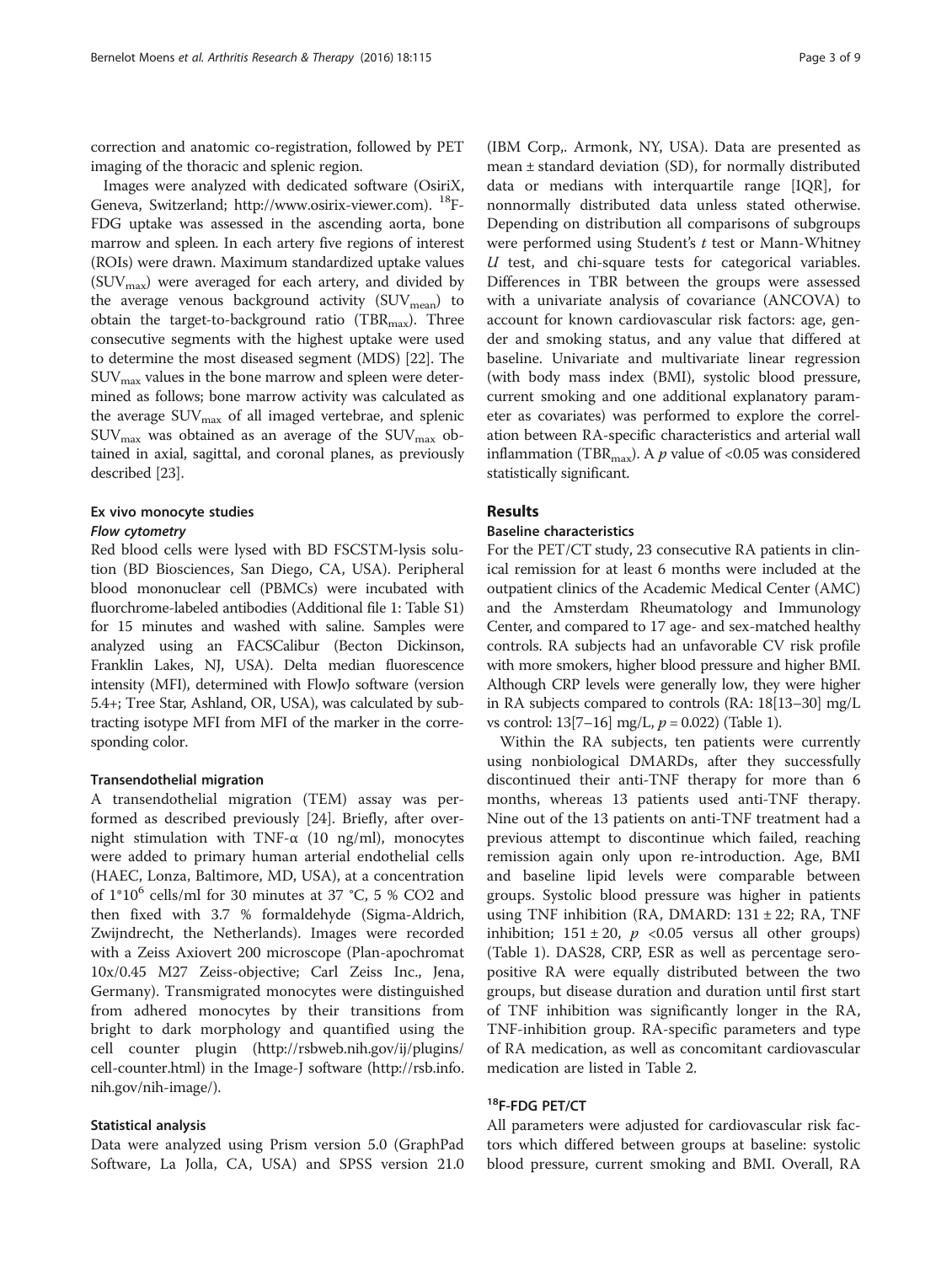|                                    | Control $(n = 17)$ | $RA (n = 23)$    | $p$ value | RA, DMARD $(n = 10)$ | RA, anti-TNF $(n = 13)$ | $p$ value |
|------------------------------------|--------------------|------------------|-----------|----------------------|-------------------------|-----------|
| Sex, male/female                   | 7/10               | 8/15             | 0.680     | 3/7                  | 5/8                     | 0.637     |
| Age, years                         | $58 \pm 13$        | $58 \pm 9$       | 0.894     | $55 \pm 11$          | $60 \pm 8$              | 0.193     |
| Body mass index, kg/m <sup>2</sup> | $22 \pm 2$         | $26 \pm 6$       | 0.005     | $25 \pm 6$           | $26 \pm 4$              | 0.368     |
| Smoking, yes/no                    | 0/17               | 8/23             | 0.022     | 3/7                  | 4/13                    | 0.708     |
| SBP, mmHq                          | $127 \pm 13$       | $143 \pm 23$     | 0.014     | $131 \pm 22$         | $151 \pm 20$            | 0.028     |
| DPB, mmHg                          | $78 \pm 8$         | $87 \pm 15$      | 0.036     | $83 \pm 15$          | $90 \pm 14^{+}$         | 0.270     |
| Total cholesterol, mmol/L          | $5.4 \pm 0.9$      | $5.4 \pm 0.9$    | 1.000     | $5.3 \pm 0.9$        | $5.4 \pm 0.9$           | 0.613     |
| LDL cholesterol, mmol/L            | $3.3 \pm 0.9$      | $3.6 \pm 1.1$    | 0.396     | $3.4 \pm 0.8$        | $3.7 \pm 1.3$           | 0.284     |
| HDL cholesterol, mmol/L            | $1.7 \pm 0.4$      | $1.5 \pm 0.5$    | 0.135     | $1.6 \pm 0.5$        | $1.4 \pm 0.4$           | 0.152     |
| Triglycerides, mmol/L              | $0.66[0.5-1.0]$    | $1.2[0.9 - 1.8]$ | 0.001     | $1.1$ [0.9-1.4]      | $1.3[0.9 - 2.1]$        | 0.393     |
| CRP, mg/L                          | $13[7-16]$         | 18[13-30]        | 0.022     | 16[12-48]            | 19[14-30]               | 0.888     |

<span id="page-3-0"></span>Table 1 Clinical characteristics of control subjects and RA patients

Values are n (%), mean ± SD or median [IQR,] for skewed data

RA rheumatoid arthritis, DMARD disease-modifying antirheumatic drug, TNF tumor necrosis factor, SBP systolic blood pressure, DBP diastolic blood pressure, LDL low-density lipoprotein, HDL high-density lipoprotein, CRP C-reactive protein

subjects in stable remission had levels of arterial wall inflammation compared to matched controls (aortic TBR<sub>max</sub>: RA;  $2.3 \pm 0.5$  versus control;  $2.1 \pm 0.3$ , adjusted  $p = 0.251$ . Aortic TBR<sub>mds</sub>: RA;  $23 \pm 0.5$  versus control;  $22 \pm 0.3$  adjusted  $p = 0.331$ ) (Fig. [1a, b\)](#page-4-0).

Table 2 Baseline - RA-specific characteristics

|                                                 | RA, DMARD<br>$(n = 10)$ | RA, anti-TNF<br>$(n = 13)$ | p value |
|-------------------------------------------------|-------------------------|----------------------------|---------|
| ESR, mm/H                                       | $9 [7 - 21]$            | $6[6 - 17]$                | 0.689   |
| Disease activity<br>score (DAS28)               | $2.24$ [1.3-2.5]        | 1.98 [1.8-2.2]             | 1.000   |
| Anti-CCP<br>positive (%)                        | 7(70)                   | 8(61)                      | 0.673   |
| Rheumatoid<br>factor positive (%)               | 8(80)                   | 7(54)                      | 0.192   |
| Disease duration,<br>years                      | 7.8 [4.0-10.2]          | 13.3 [9.3-20.2]            | 0.012   |
| Anti-TNF                                        | n/a                     |                            | n/a     |
| - Adalimumab                                    |                         | 10                         |         |
| - Certolizumab                                  |                         | 1                          |         |
| - Etanercept                                    |                         | 1                          |         |
| Disease duration until<br>start anti-TNF, years | $1.2$ [1.0-1.7]         | $5.6$ [4.3-9.1]            | 0.001   |
| Anti-TNF withdrawal<br>attempts, yes/no         | 10/0                    | 9/4                        | n/a     |
| <b>DMARD</b>                                    |                         |                            | n/a     |
| - Methotrexate                                  | 9                       | 11                         |         |
| - Sulfasalazine                                 | 1                       |                            |         |
| Other Rx                                        |                         |                            |         |
| - Statin                                        | 1                       | 1                          | 0.848   |
| - Antihypertensive                              | 5                       | 5                          | 0.580   |

Values are n (%), mean  $\pm$  SD or median [IQR,] for skewed data

RA rheumatoid activity, DMARD disease-modifying antirheumatic drug, TNF tumor necrosis factor, ESR erythrocyte sedimentation rate, DAS28 disease activity score based on 28 joints, CCP cyclic citrullinated peptide

Surprisingly, upon further assessment of subgroups, 18F-FDG uptake was significantly higher in RA subjects using anti-TNF therapy compared with the RA, DMARD group (with comparable disease activity, CRP and ESR levels) and control subjects, (aortic TBR $_{\text{max}}$ : RA, TNF inhibition  $2.42 \pm 0.54$   $p = 0.004$  versus controls. RA, DMARD;  $2.02 \pm 0.16$ ,  $p = 0.011$  versus RA, TNF inhibition and  $p = 0.107$  versus controls. Similar for TBR<sub>mds</sub>) (Fig. [1c, d](#page-4-0)).

To assess which factors accounted for the difference in TBR, we performed a univariate and multivariate linear regression using CRP, ESR, DAS28 or disease duration and disease duration till start of TNF inhibition as response variables and  $TBR_{\text{max}}$  as the dependent variable. In the multivariate analyses, each of these predictors was corrected for the cardiovascular risk factors, which differed at baseline: BMI, systolic blood pressure (SBP) and current smoking (of which only smoking correlated to TBRmax, Additional file [1:](#page-7-0) Table S2). Disease duration and duration until start of TNF inhibition correlated with arterial wall inflammation (and in line, with biological use, data not shown), which remained significant after correction for potential confounders (Table [3\)](#page-4-0).

#### Monocyte phenotype and function

We studied phenotype and function of circulating monocytes in RA patient subjects (including additional subjects to the imaging cohort: ten RA patients without anti-TNF therapy who were compared to 13 RA patients with anti-TNF therapy and 20 age- and sex-matched controls. All baseline and RA-specific characteristics were comparable to the imaging study (Additional file [1](#page-7-0): Table S3 and Table S4). Analysis of surface markers showed increased expression of CCR2, CD11c and CD18 in RA subjects using anti-TNF therapy versus RA, DMARD and controls (Fig. [2a\)](#page-5-0). Functionally, in a TEM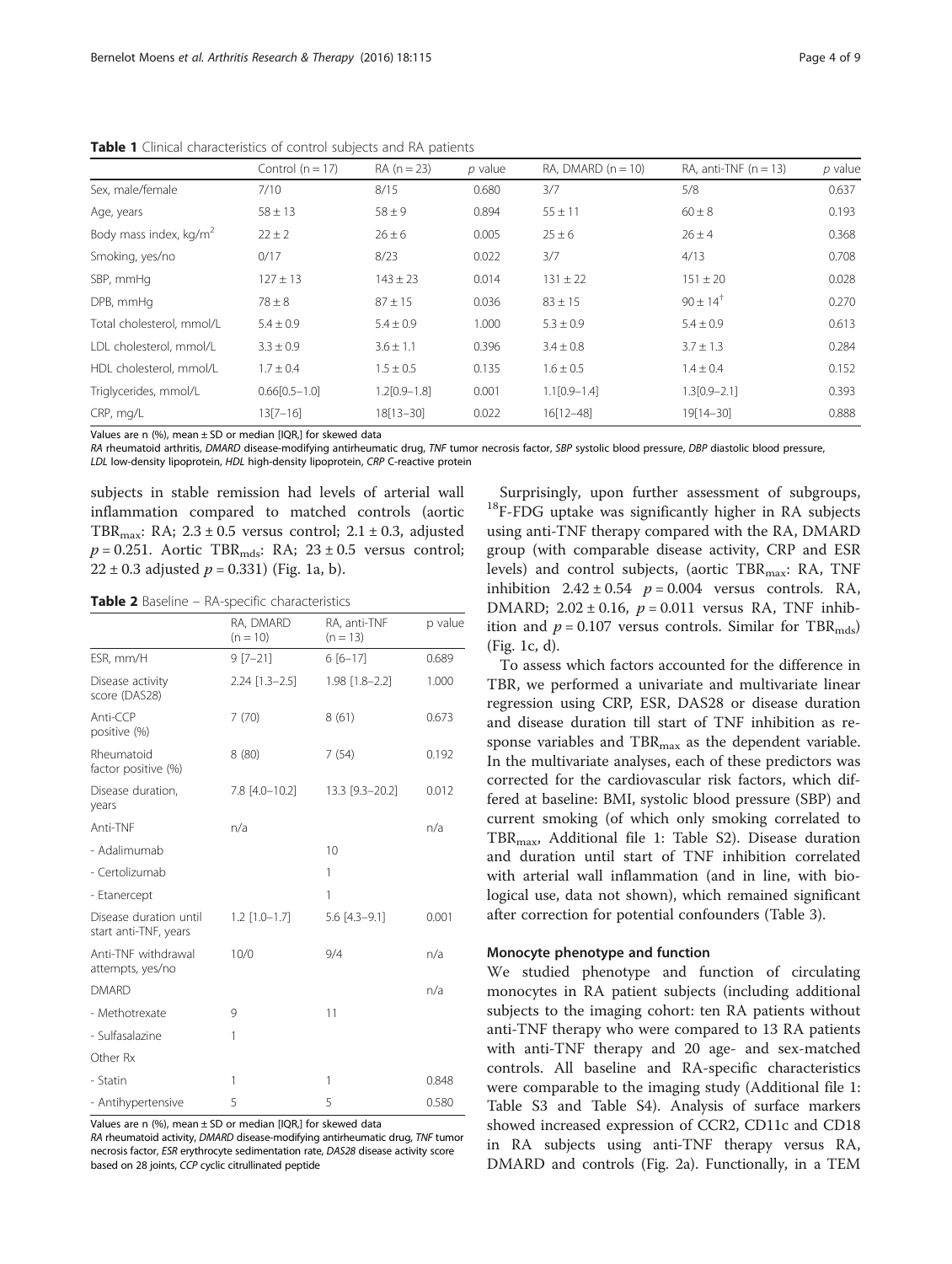<span id="page-4-0"></span>

assay, this resulted in a 1.5-fold increase of monocytes, which crossed the endothelial layer (transmigrated cells/ mm2: controls  $36 \pm 24$ ; RA, DMARD  $41 \pm 19$  p = ns versus controls; RA, TNF inhibition  $57 \pm 17$ ,  $p = <0.05$  versus all other groups) (Fig. [2b, c](#page-5-0)).

## Bone marrow and splenic metabolic activity in RA patients

Finally, we sought to investigate whether the increased presence of promigratory monocytes in RA subjects using anti-TNF therapy would coincide with increased <sup>18</sup>F-FDG uptake in hematopoietic organs. Indeed, standard uptake values (SUVs) were significantly higher in RA patients using anti-TNF therapy in both bone marrow (BM) and spleen (BM SUV $_{\text{max}}$ : control 2.44 ± 0.27; RA, DMARD 2.42  $\pm$  0.24,  $p = 0.890$  versus controls; RA, TNF inhibition  $2.86 \pm 0.66$ ,  $p \le 0.05$  versus all other groups. Splenic SUVmax: control 2.16 ± 0.45; RA, DMARD  $2.20 \pm 0.21$ ,  $p = 0.817$  versus controls; RA, TNF inhibition  $2.65 \pm 0.48$ ,  $p = 0.01$  versus all other groups) (Fig. [3\)](#page-5-0).

### **Discussion**

In the present study, we show that, overall, RA subjects in long-term clinical remission do not have increased arterial wall inflammation compared to age- and sexmatched controls. However, contrary to the expectations, we observed a markedly increased inflammatory activity in the arterial wall, combined with an activated, promigratory phenotype of circulating monocytes in RA patients using anti-TNF therapy to maintain clinical remission, compared to RA patients using DMARDs, as well as age- and sex-matched healthy control subjects. The concomitantly increased  $^{18}$ F-FDG activity in hematopoietic organs (bone marrow and spleen) implies stimulated myelopoiesis contributing to the propagation of the systemic pro-inflammatory state in RA patients in remission using anti-TNF therapy.

Increased  $^{18}$ F-FDG uptake in the arterial wall is recognized as an independent predictive marker for future atherothrombotic events [[25\]](#page-8-0). Our study shows that,

|  |  |  | Table 3 Unadjusted and adjusted linear regression analysis with TBR <sub>max</sub> as the dependent variable |  |  |  |  |  |
|--|--|--|--------------------------------------------------------------------------------------------------------------|--|--|--|--|--|
|--|--|--|--------------------------------------------------------------------------------------------------------------|--|--|--|--|--|

| Characteristic                                 | Unadjusted analyses    | Adjusted analyses <sup>a</sup> |                        |         |
|------------------------------------------------|------------------------|--------------------------------|------------------------|---------|
|                                                | B (95 % CI)            | <i>p</i> value                 | B (95 % CI)            | p value |
| <b>ESR</b>                                     | $0.009(-0.029-0.048)$  | 0.602                          | $0.024(-0.021-0.070)$  | 0.256   |
| <b>CRP</b>                                     | $-0.056(-0.272-0.159)$ | 0.584                          | $-0.075(-0.318-0.168)$ | 0.513   |
| DAS <sub>28</sub>                              | $0.060(-0.623-0.744)$  | 0.850                          | $0.087(-0.638-0.910)$  | 0.831   |
| Disease duration                               | $0.023(-0.003-0.050)$  | 0.084                          | $0.038(0.002 - 0.074)$ | 0.040   |
| Disease duration until start of TNF inhibition | $0.064(0.015 - 0.113)$ | 0.015                          | $0.081(0.004 - 0.158)$ | 0.040   |

Data are unadjusted coefficient (B) with 95 % confidence intervals (CI)

TBR<sub>max</sub> maximum target-to-background ratio, ESR erythrocyte sedimentation rate, CRP C-reactive protein, DAS28 disease activity score based on 28 joints Adjusted for BMI, systolic blood pressure and current smoking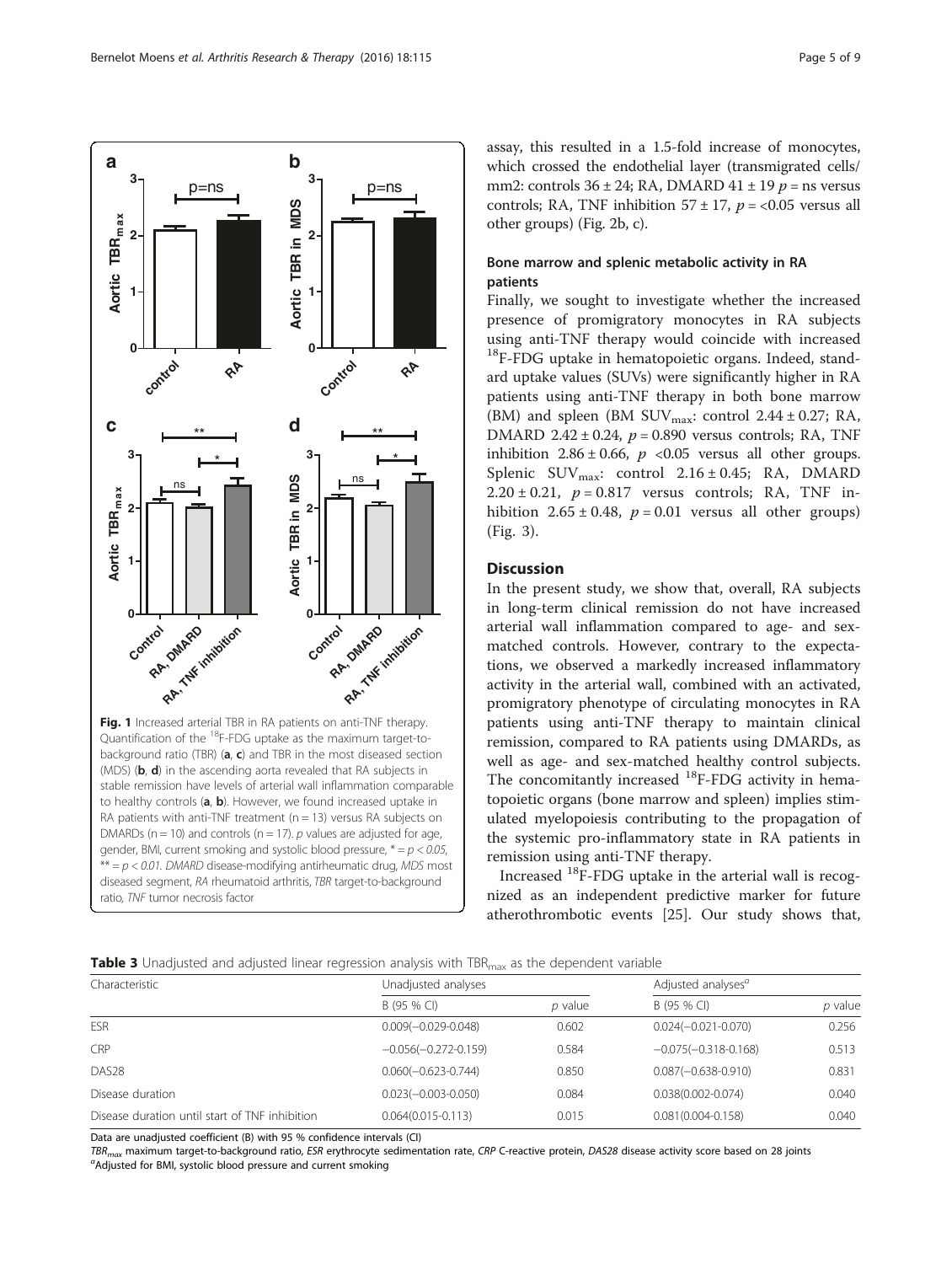<span id="page-5-0"></span>

despite the presence of an adverse CV risk profile, overall, RA subjects in remission had levels of  $^{18}$ F-FDG uptake comparable to age- and sex-matched controls. These data support the concept that effective control of inflammatory disease activity diminishes CV risk in RA subjects. However, the FDG uptake in the arterial wall was significantly elevated in RA patients using anti-TNF

therapy, reaching levels previously associated with a significant increase in CV risk [\[25](#page-8-0)], whereas the signal in patients who used only DMARDs was comparable to that in age- and sex-matched controls. These data imply a persistent inflammatory drive in RA patients in need of continued anti-TNF therapy, despite clinical remission. From a cardiovascular point of view, stopping or

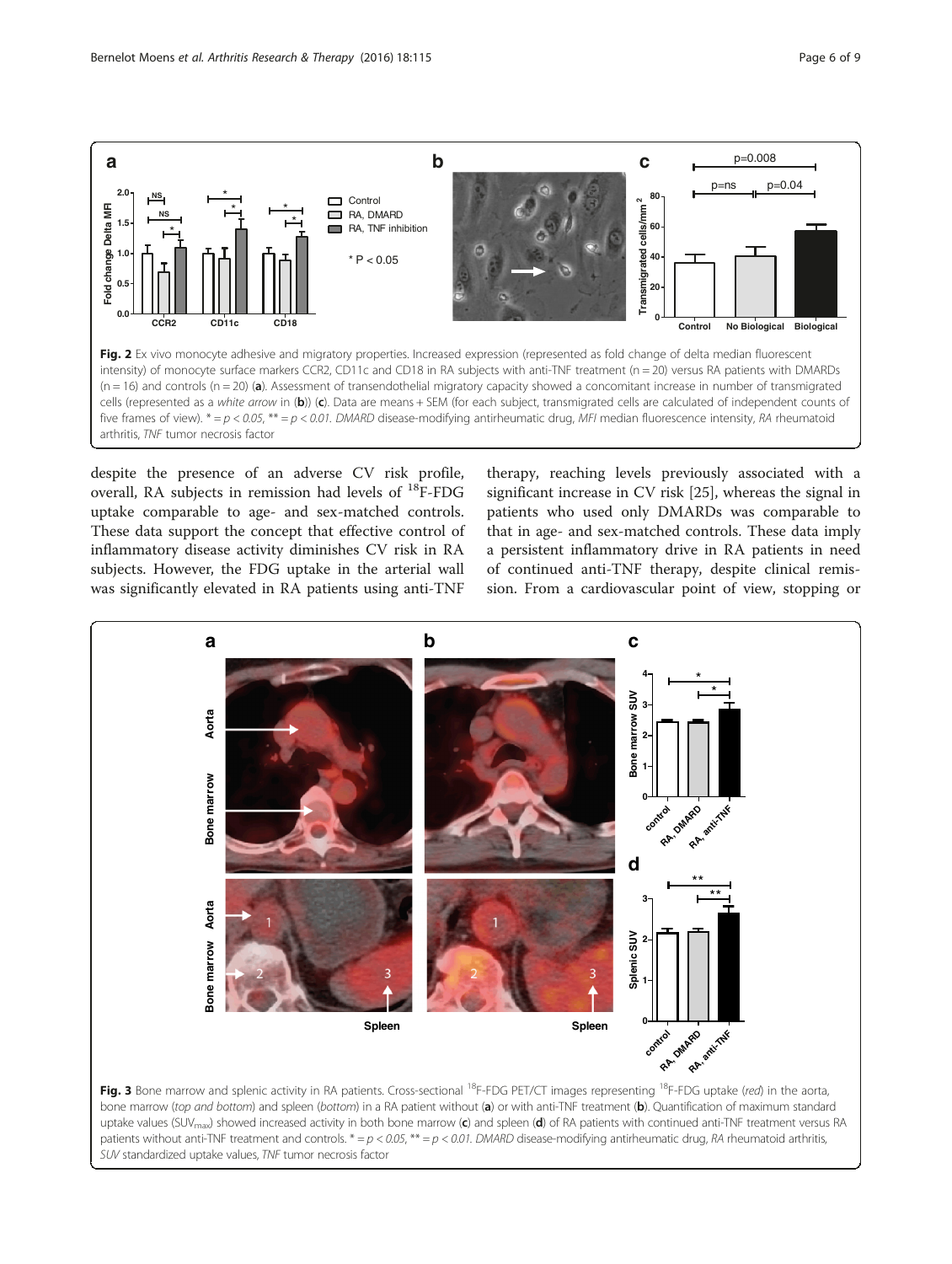tapering anti-TNF in these patients cannot be advocated as one could expect increased vessel wall inflammation, implying an increased CV risk. An obvious challenge for the future is to identify this subset of patients.

As TNF inhibitors were previously shown to effectively lower arterial wall inflammation [[15\]](#page-8-0), our findings are most likely explained by inherent differences between treatment groups. Patients with and without anti-TNF therapy were selected retrospectively thus, differences between these groups may reflect heterogeneity in 'baseline' disease severity, despite current clinical remission with low disease activity, ESR and CRP levels in both RA groups. To minimize confounding we only included patients who had previously been treated with TNF inhibitors. Moreover, in the group with ongoing anti-TNF therapy, 9 out of 13 patients had attempted to withdraw biological therapy, but failed due to clinical reactivation of articular symptoms (20 out of 20 for the ex vivo studies). Interestingly, Saleem et al. previously showed that short duration of disease symptoms is associated with successful withdrawal of TNF inhibitors [[26\]](#page-8-0). Although we did not assess duration of active disease in the present study, total disease duration was longer in subjects who were on current TNF inhibition compared to the group who remained in remission after withdrawal of anti-TNF therapy, and moreover, duration of disease until first start of TNF inhibitors was also significantly longer. Notably, disease duration has previously been identified as an independent risk factor for CVD events [[27, 28](#page-8-0)]. In our study, after correction for multiple confounders, disease duration and time until start of TNF inhibition were the only RA-specific characteristics that significantly correlated to TBR. These observations lend support to the concept that cumulative disease burden in RA may be particularly deleterious [\[29](#page-8-0), [30\]](#page-8-0), illustrating that its contribution to CVD risk cannot be captured in single measurement of disease activity. Eventually, a disease state can be reached where irrevocable changes in the joint [\[29](#page-8-0), [31\]](#page-8-0) or dysregulation of the immune response [\[26\]](#page-8-0) persists, which may propagate inflammation in distant organs and cells, such as circulating monocytes, known to be key players in the chronic inflammatory state. Whether early use of biological therapies can prevent this [[32\]](#page-8-0) and thereby normalizing CVD risk, is a concept that warrants further investigation.

Activation markers of circulating monocytes in plasma predict the CV-event rate in patients [[33](#page-8-0)]. Here, we found a significant increase of CCR2, CD11c and CD18 surface expression on monocytes from RA patients using anti-TNF therapy. Increased expression of CCR2, the receptor for monocyte chemo-attractant protein-1 (MCP-1) promotes chemotaxis [[34](#page-8-0)], and murine studies corroborated that CCR2 is pivotal in the process of plaque for-mation [\[35\]](#page-8-0). The β2 integrin CD11c/CD18 serves as an adhesive ligand by interacting with endothelial VCAM-1, is important in monocyte recruitment and contributes to formation of atherosclerotic plaques [[36](#page-8-0)]. The functional relevance of the increased activation status of circulating monocytes in RA patients using anti-TNF therapy was substantiated by the increased migratory capacity found in the ex vivo TEM assay. In patients with advanced atherosclerotic lesions we previously reported that activated circulating monocytes accumulated more avidly in arterial wall lesions with increased TBR activity on PET/CT [[24](#page-8-0)]. In the present study, our observation in RA subjects on maintenance anti-TNF therapy suggests a similar process, where increased influx of activated plasma monocytes may contribute to increased arterial wall inflammation. Altogether, these data show that RA patients requiring continuation of anti-inflammatory biological treatment may have persistently increased 'subclinical' inflammatory activity in both the arterial wall and circulating innate immune cells.

The half-life of circulating monocytes is approximately 1–3 days [\[37\]](#page-8-0). This rapid turnover of inflammatory cells highlights the important role for their production sources, the hematopoietic tissues, to continuously supply new immune cells driving (arterial wall) inflammation. In RA patients on anti-TNF therapy, both bone marrow and spleen exhibited increased metabolic activity compared to RA subjects without anti-TNF therapy as well as matched controls. In patients' post-acute coronary syndrome (ACS), bone marrow and splenic activity were recently found to correlate to arterial wall inflammation as well as to independently predict future CV events [\[23, 38](#page-8-0)]. Moreover, activity in BM and spleen correlates to expression of pro-inflammatory markers on circulating leukocytes [[18, 23\]](#page-8-0). The present study reveals increased BM as well as splenic activity in RA patients with clinical quiescent disease under anti-TNF therapy. This elevated activity is associated with both arterial wall inflammation as well as cellular activation, substantiating a multilevel, subclinical, pro-inflammatory phenotype, which has been previously linked to an increased risk for CVD events [[39](#page-8-0)].

## Potential limitations

We conducted a cross-sectional study, in which several limitations need to be considered. First, as aforementioned, confounding by indication may have contributed to our findings, which we tried to minimize regarding RArelated features. However, we cannot account completely for disease severity with the measures provided in this study. Moreover, the design precludes conclusions on disease course and influences of previous medication use. Combined with the small study samples, we thus cannot draw causal conclusions on the observations made in our study. Traditional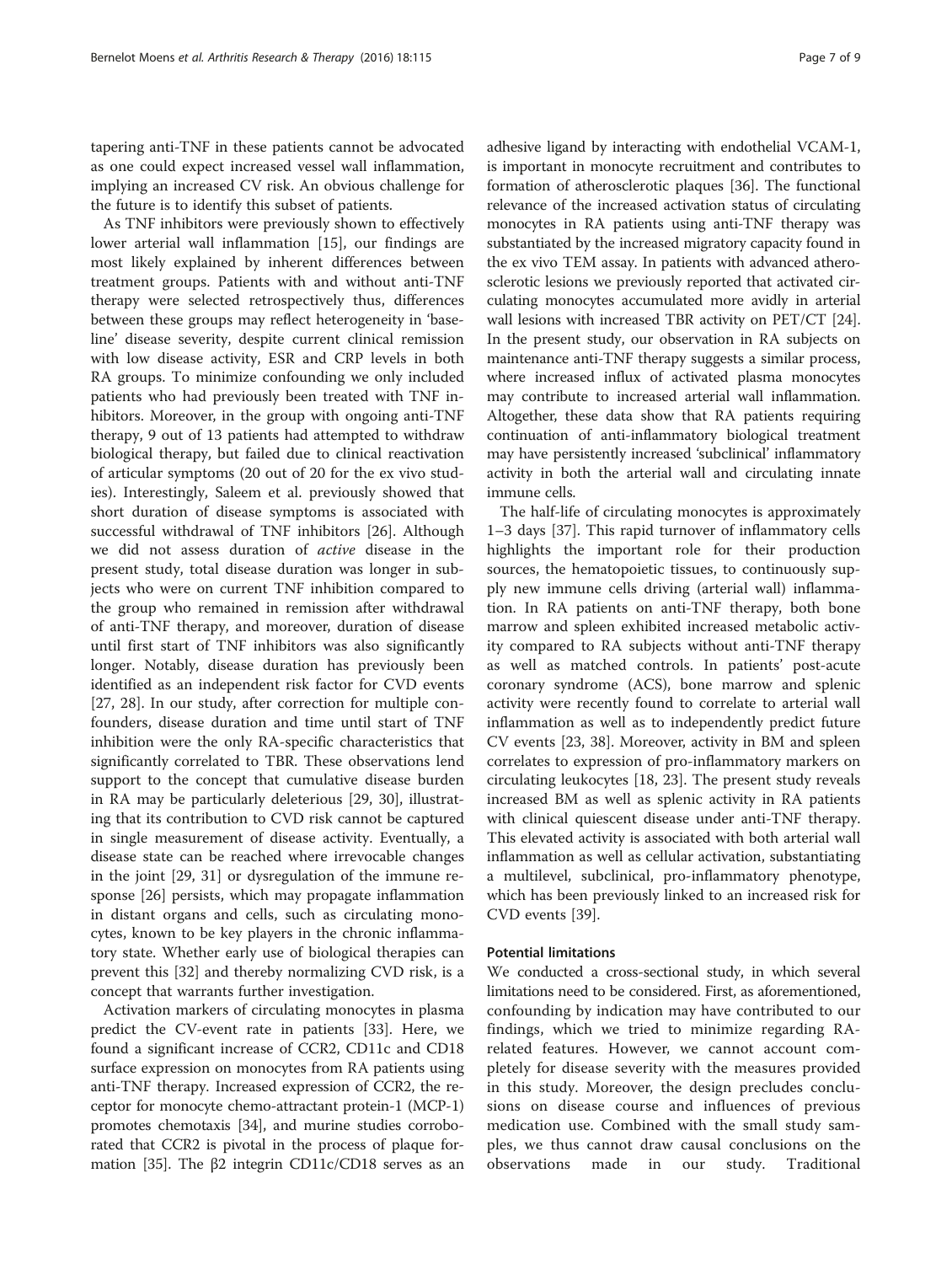<span id="page-7-0"></span>cardiovascular risk factors are also increased in RA subjects [[40\]](#page-8-0), and may be influenced by factors such as disease severity or treatment [[11, 41](#page-8-0)]. In our study, except for systolic blood pressure, which was 20 mmHg higher in RA patients using anti-TNF therapy, traditional CVD risk factors were equally distributed between both RA groups. In line with previous studies [\[15](#page-8-0), [42\]](#page-8-0), we found no correlation between blood pressure and arterial wall inflammation, suggesting that the contribution of systolic blood pressure to arterial wall inflammation in RA subjects is limited. The use of  $^{18}$ F-FDG PET/CT for BM and splenic activity has not been fully established and thus interpretation should be done with caution. Particularly concerning BM, distinction between direct involvement in RA and metabolic activity leading to increased production of inflammatory cells cannot be made, as we did not assess synovial activity of the joint affected in RA in the present study. Yet, the vertebrae of the spinal column were used to assess BM activity, an organ not known to be affected in RA.

#### Conclusions

We present, for the first time, a study addressing functional arterial wall changes in RA subjects in prolonged stable clinical remission. Overall, subjects in long-term remission had levels of arterial wall inflammation compared to age- and sex-matched controls. However, by using a unique combination of cellular and imaging data, we show that the subset of patients requiring continuation of anti-TNF therapy to maintain remission of their joint disease had increased arterial wall and cellular inflammation compared to those using DMARDs only. In these subjects, RA disease duration was the most important contributor to the level of arterial wall inflammation. This enhanced inflammatory state implies an increased cardiovascular risk in these patients, notwithstanding prolonged clinical remission. In view of this increased CV risk, stringent risk management may be necessary in this group, with perhaps a role for lower treatment thresholds. Finally, the increased hematopoietic activity in these patients also holds a promise for novel therapeutic strategies aimed at attenuating the inflammatory state by targeting immune cell mobilization from the bone marrow.

## Additional file

[Additional file 1: Table S1.](dx.doi.org/10.1186/s13075-016-1008-z) Antibodies used for flow cytometry. Table S2. Univariate linear regression analysis in RA subjects. Table S3. Baseline – ex vivo experiments. Table S4. Ex vivo baseline – RA-specific characteristics. (PDF 45 kb)

#### Abbreviations

<sup>18</sup>F-FDG: <sup>18</sup>F-fluorodeoxyglucose; ACS: acute coronary syndrome; BM: bone marrow; BMI: body mass index; CCP: cyclic citrullinated peptide; CRP: C-reactive protein; CT: computed tomography; CVD: cardiovascular disease; DAS: disease activity score; DBP: diastolic blood pressure; DMARD: disease-modifying antirheumatic drug; ESR: erythrocyte sedimentation rate; HDL: high-density lipoprotein cholesterol; IMT: intima media thickness; LDL: low-density lipoprotein cholesterol; MDS: most diseased segment; MFI: median fluorescence intensity; MTX: methotrexate; PET: positron emission tomography; RA: Rheumatoid arthritis; RF: rheumatoid factor; ROI: regions of interest; SBP: systolic blood pressure; SUV: standardized uptake values; TBR: target-tobackground ratio; TEM: transendothelial migration; TNF: tumor necrosis factor.

#### Competing interests

ESS has received lecturing fees from Merck, Novartis, ISIS, Amgen, Sanofi-Aventis and Chiesi, none of which are related to the contents of this manuscript. MTN has received lecturing and (ad hoc) consulting fees from Abbvie, Pfizer, BMS, Roche and Janssen, none of which are related to the contents of this manuscript. All other authors declare that they have no conflict of interest and no relationships with any industry relevant to this study.

#### Authors' contributions

SBM, FV, and ESS designed the study. SBM, FV, AS, LS, and JK performed the research. EK and MTN assisted in patient recruitment. JB and HV provided analytic tools. SBM, FV, and ESS drafted the manuscript; all authors critically reviewed the manuscript. All authors read and approved the final manuscript.

#### Acknowledgements

We sincerely thank Miranda Versloot and Alinda W. Schimmel for assistance in the monocyte studies; Dorothea A. Greven for assistance in patient recruitment; and Lianne Kraal en Marian Turkenberg-Hoogeveen for assessing disease activity scores.

#### Funding

This work was supported by a grant from the Netherlands Heart Foundation (CVON 2011/B019: Generating the best evidence-based pharmaceutical targets for atherosclerosis (GENIUS).

#### Author details

<sup>1</sup>Department of Vascular Medicine, Academic Medical Center, Room F4-211 PO Box 22660, Amsterdam 1100 DD, The Netherlands. <sup>2</sup>Department of Molecular Cell Biology, Sanquin Research and Landsteiner Laboratory, Academic Medical Center, Amsterdam, The Netherlands. <sup>3</sup>Departments of Rheumatology Reade, Amsterdam Rheumatology and Immunology Center, VU University Medical Center, Amsterdam, The Netherlands. <sup>4</sup>Department of Nuclear Medicine, Academic Medical Center, Amsterdam, The Netherlands.

#### Received: 7 March 2016 Accepted: 28 April 2016 Published online: 21 May 2016

#### References

- 1. Peters MJL, van Halm VP, Voskuyl AE, Smulders YM, Boers M, Lems WF, et al. Does rheumatoid arthritis equal diabetes mellitus as an independent risk factor for cardiovascular disease? A prospective study. Arthritis Rheum. 2009;61:1571–9.
- 2. Del Rincón ID, Williams K, Stern MP, Freeman GL, Escalante A. High incidence of cardiovascular events in a rheumatoid arthritis cohort not explained by traditional cardiac risk factors. Arthritis Rheum. 2001;44:2737–45.
- 3. Van der Heijde D, Klareskog L, Boers M, Landewé R, Codreanu C, Bolosiu HD, et al. Comparison of different definitions to classify remission and sustained remission: 1 year TEMPO results. Ann Rheum Dis. 2005;64:1582–7.
- 4. Micha R, Imamura F, Wyler von Ballmoos M, Solomon DH, Hernán MA, Ridker PM, et al. Systematic review and meta-analysis of methotrexate use and risk of cardiovascular disease. Am J Cardiol. 2011;108:1362–70.
- 5. Westlake SL, Colebatch AN, Baird J, Kiely P, Quinn M, Choy E, et al. The effect of methotrexate on cardiovascular disease in patients with rheumatoid arthritis: A systematic literature review. Rheumatology. 2010;49:295–307.
- 6. Dadoun S, Zeboulon-Ktorza N, Combescure C, Elhai M, Rozenberg S, Gossec L, et al. Mortality in rheumatoid arthritis over the last fifty years: systematic review and meta-analysis. Joint Bone Spine. 2013;80:29–33.
- 7. Gabriel SE. Why do people with rheumatoid arthritis still die prematurely? Ann Rheum Dis. 2008;67(3):iii30–4.